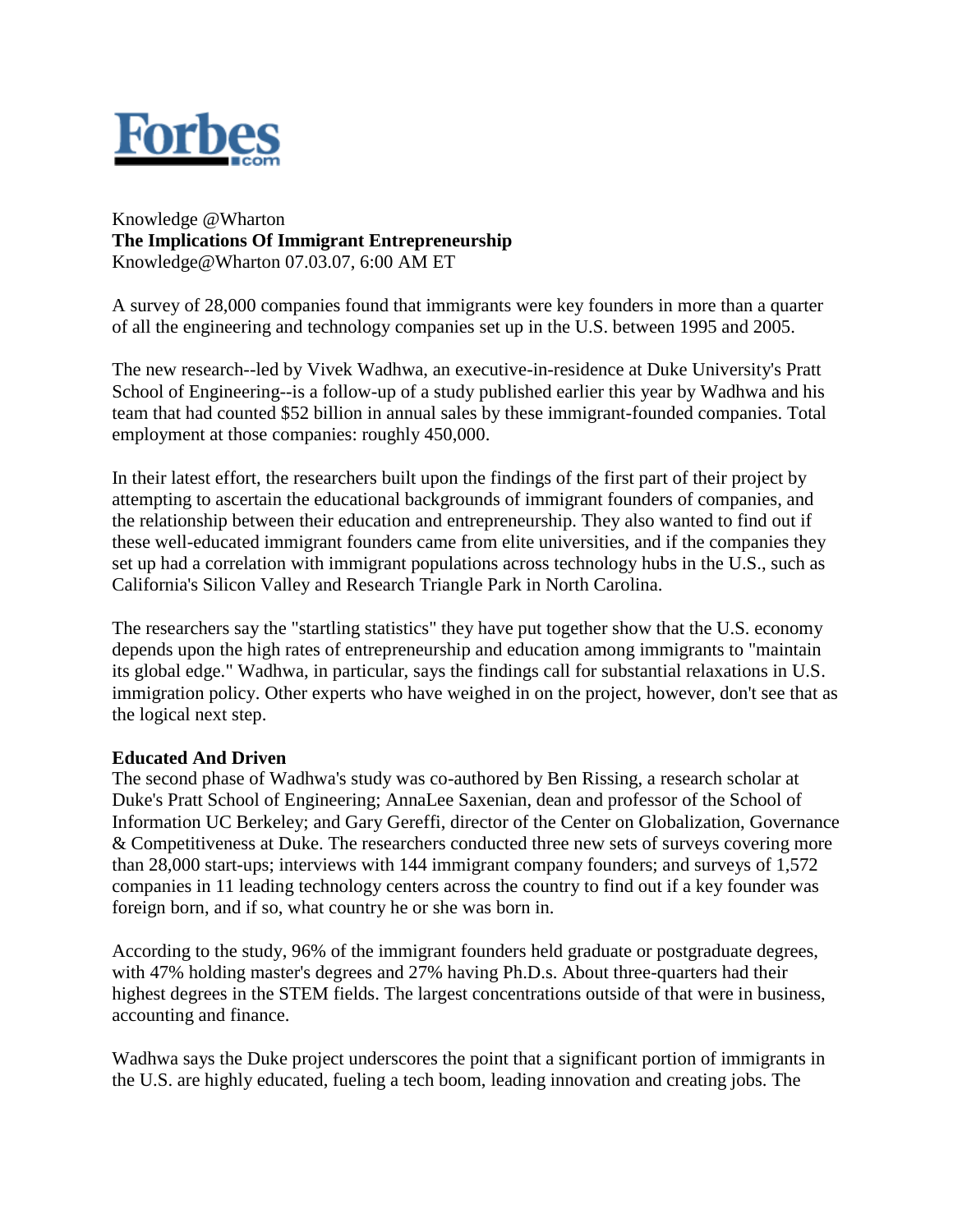report cites U.S. Census data to say that immigrants from India, the U.K., China, Taiwan, Japan and Germany are better educated than native U.S. citizens.

The results of the study are especially significant for Indian immigrants, according to Wadhwa. "Indians are among the best educated of all immigrant groups," he says, adding that Indians founded more engineering and technology companies in the U.S. in the decade up to 2005 than the next four groups combined--those from the U.K., China, Taiwan and Japan. They accounted for 26% of all start-ups, about 117,000 jobs and \$14 billion in revenue in 2005.

But that trend could be arrested or reversed by a growing phenomenon: Large numbers of skilled Indian immigrants are returning home. Many of them are heading back, Wadhwa says, because of the six-to-10 years it takes for their green cards--or permanent immigrant status--to arrive.

"This is a double loss for the U.S. One is that we lose good people. The second loss is that they will become our competitors," he notes, adding that this is true for many Chinese, Russian and European immigrants too. As a way to curb the outflow of immigrant talent, he suggests that the H1-B (temporary, nonimmigrant) visa be abolished altogether. "Instead, [we should] expand the number of green cards we issue to skilled immigrants" and allow these skilled immigrants to come in on permanent visas.

H1-B visas are problematic because they distort salaries, "and they do reduce American salaries; the critics are right about that," says Wadhwa. "If you come on an H1-B visa, your wife cannot work and she cannot get a driver's license. For six or 10 years, you cannot buy a house, because you don't know if you are going to be here or not."

David Hart, professor at George Mason University's School of Public Policy in Fairfax, Va., who has seen Wadhwa's findings, agrees that "there are a lot of things that need to be fixed in the present immigration system." But he doesn't see a strong case for scrapping H1-B visas, because "you may need temporary people in particular occupations." Also, he feels temporary H1-B visa holders shouldn't see their prevailing status as "a holding pattern for a green card."

But Wadhwa argues that H1-B visas enable employers to exploit the vulnerability of skilled temporary workers. "No matter what we say, if you have an employee who can't leave you, you are not going to pay him more money than you have to," he says. "You are not going to treat him as nicely as someone who can leave."

## **A Cautious Assessment**

"The study raises important questions," says Hart, whose research focuses on how public policy influences scientific knowledge and technological innovation. Yet, he says he wouldn't want to take "one study of an important subject like immigration as gospel truth," and urges follow-up studies. "It's great that they opened up the subject. I would like to see a vigorous debate on this."

Wadhwa is leading another research project that looks specifically at the share of immigrant patents, and a study that looks at the contributions of Indians and Chinese to that total. Both studies will conclude by August.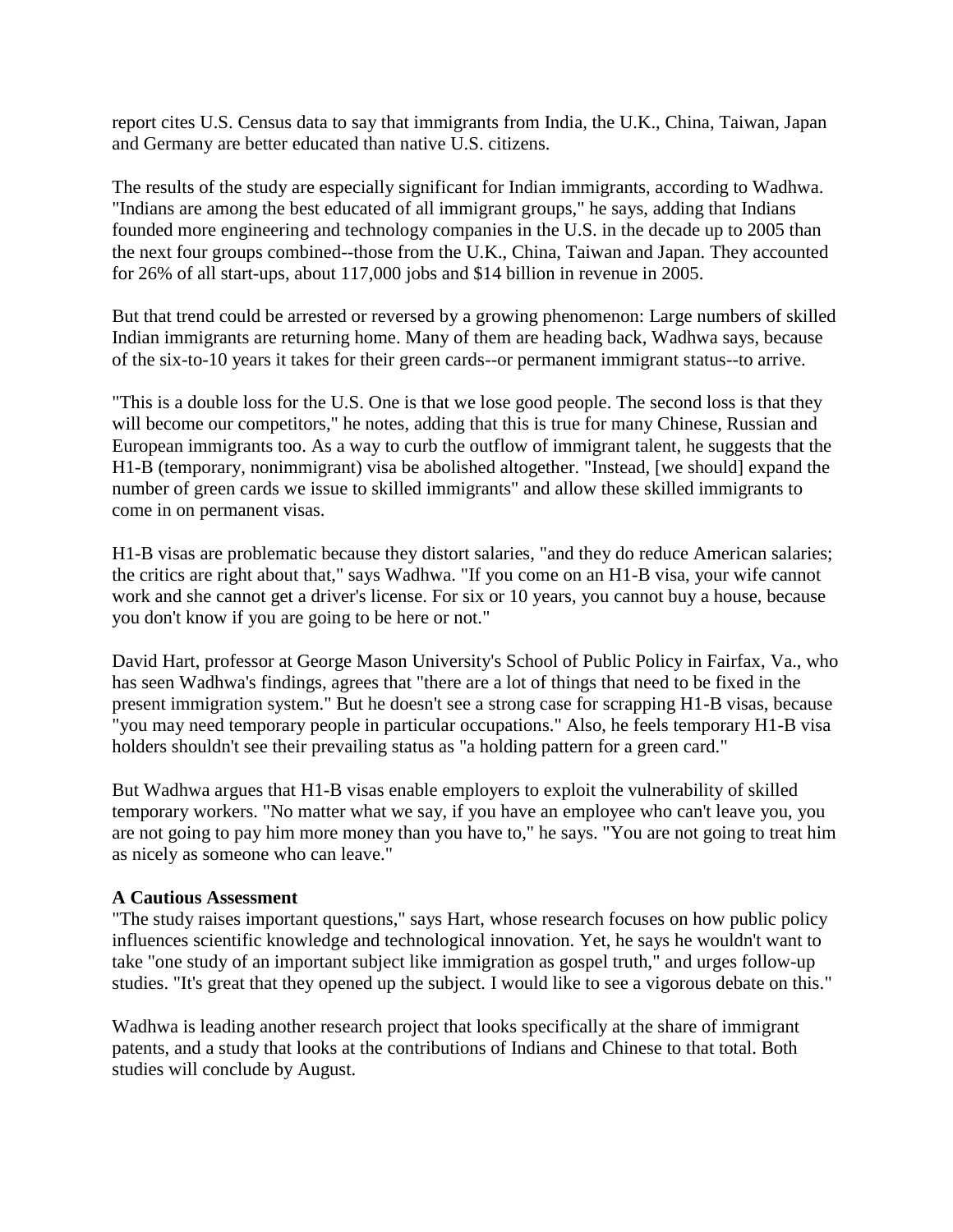Hart, however, says he has "concerns about how strong the evidence is on what are the causes of this phenomenon." He feels the Duke University team should have engaged a research firm with a specialty in the subject to do the surveys. "[It] can be sensitive ... to ask about someone's immigration status, so it is possible that the response isn't totally accurate," he says. "We don't know which way the bias could have been. There are survey techniques that can minimize those biases."

According to Wadhwa, there are many who don't like the study's findings and try to "explain them away. Our students simply called up companies and asked if their CEO or CTO was an immigrant and what country they were from. How could the question be simpler, and how could there be bias in this? It doesn't make any difference who asks this question--in fact, I would argue that students have less bias than others."

Wadhwa notes that his team also conducted two separate surveys--one with 2,000 companies and another with 1,500 companies--and that the results were consistent. "The fact is that legal, skilled immigrants are contributing significantly to the U.S. economy, have created more jobs than all the numbers of such skilled immigrants we have admitted over the last decades, and are helping the U.S. keep its global lead," he says.

In anticipation of skeptical reactions, Wadhwa has increased his sample size to "two or three times what we would have needed." In fact, he feels he could have gotten away with a fifth of the sample he had. "I wanted to have too much, rather than too little, because I knew there would be a lot of criticism."

Robert Litan, vice president for research and policy at the Ewing Marion Kauffman Foundation in Kansas City, Mo., which funded part of the project, says the study highlights "the importance not only of immigrants in forming these high-growth companies, but also of the role of our educational institutions in attracting immigrants." His takeaway from the Duke project: "We as a nation would be foolish to cut back on accepting immigrants who want degrees in science, technology, engineering and mathematics."

But Hart says that's not so clear, noting that oftentimes when people write about such issues, they end up saying that the U.S. needs more highly skilled immigrants. "It is not obvious that it is the right conclusion to draw, because it could be that native born people are being deterred from entering some of the fields by the number of immigrants," he says.

Evidence exists to show that for native-born citizens, the payoff for going into science and engineering occupations is not that high compared to, say, law or medicine, Hart adds. "You could go to law school or do a Ph.D. in molecular biology, but the lifetime difference in earnings is about a million dollars. The payoffs of going into science are pretty uncertain. But if you were to come to the U.S. and the average salary in your country is a fifth of what it is here, it's a much different set of options."

## **Education Comes First**

Did these immigrants enter the U.S. with the intent to be entrepreneurs? The answer is no, according to the study's findings. In their interviews with the immigrant founders of companies,